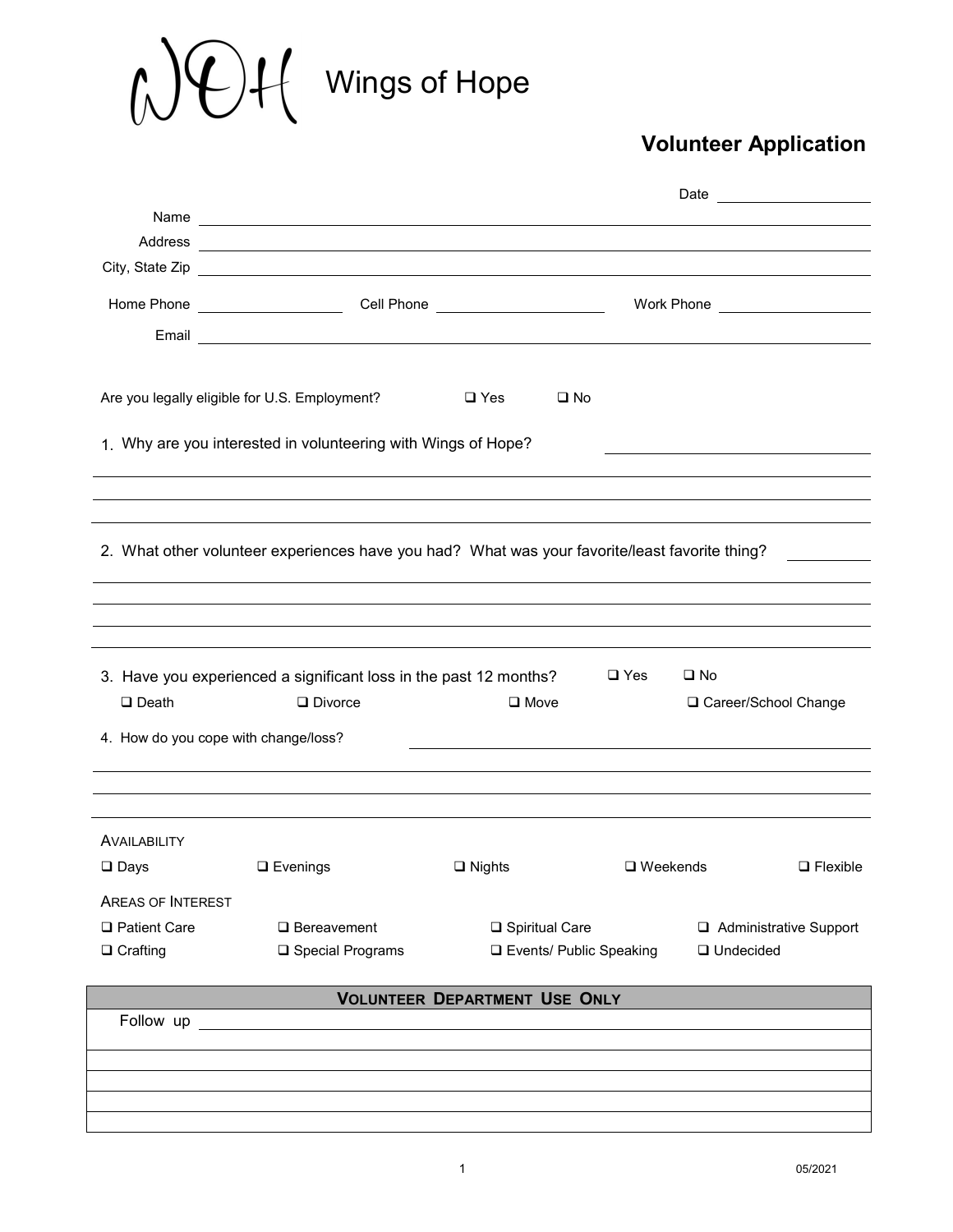

## **Volunteer Application**

| 5. Are you currently employed? □ Yes<br>$\square$ No                                                                                                                                                                                                                                                                                                                                                                                                                          |                                                                                                                                                                       |               |              |
|-------------------------------------------------------------------------------------------------------------------------------------------------------------------------------------------------------------------------------------------------------------------------------------------------------------------------------------------------------------------------------------------------------------------------------------------------------------------------------|-----------------------------------------------------------------------------------------------------------------------------------------------------------------------|---------------|--------------|
| 6. What are your hobbies or interests?                                                                                                                                                                                                                                                                                                                                                                                                                                        |                                                                                                                                                                       |               |              |
| 7. List languages that you are fluent in.                                                                                                                                                                                                                                                                                                                                                                                                                                     |                                                                                                                                                                       |               |              |
| Please list two (2) complete professional references.                                                                                                                                                                                                                                                                                                                                                                                                                         |                                                                                                                                                                       |               |              |
| Name<br><u> 1989 - Johann Stoff, deutscher Stoffen und der Stoffen und der Stoffen und der Stoffen und der Stoffen und der</u>                                                                                                                                                                                                                                                                                                                                                |                                                                                                                                                                       |               |              |
| Relationship                                                                                                                                                                                                                                                                                                                                                                                                                                                                  | Years Known <u>__________________</u>                                                                                                                                 |               |              |
| Address                                                                                                                                                                                                                                                                                                                                                                                                                                                                       |                                                                                                                                                                       |               |              |
| Name                                                                                                                                                                                                                                                                                                                                                                                                                                                                          |                                                                                                                                                                       |               |              |
| Relationship                                                                                                                                                                                                                                                                                                                                                                                                                                                                  | Years Known _____________________                                                                                                                                     |               |              |
| <u> 1980 - Johann Barn, fransk politik (f. 1980)</u><br>Address<br><u> 1989 - Johann Barbara, martin amerikan basal dan berasal dan berasal dalam basal dalam basal dalam basal dala</u>                                                                                                                                                                                                                                                                                      |                                                                                                                                                                       |               |              |
| Name<br>Address<br>8. Do you possess a valid driver's license?<br>$\Box$ Yes<br>$\square$ No<br>State of issue and number<br>9. Has your driver's license even been suspended or revoked?<br>10. Have you ever been convicted of a felony?<br>$\square$ Yes<br>$\square$ No<br>If yes, explain<br><u>and the contract of the contract of the contract of the contract of the contract of the contract of the contract of</u>                                                  | Years Known<br><u> Learney and the set of the set of the set of the set of the set of the set of the set of the set of the set o</u><br>$\square$ Yes<br>$\square$ No |               |              |
| 11. Have you ever had a license to provide health care revoked, limited, modified, or suspended?                                                                                                                                                                                                                                                                                                                                                                              |                                                                                                                                                                       | $\square$ Yes | $\square$ No |
| 12. Have you ever had any disciplinary action taken against your license to provide healthcare?                                                                                                                                                                                                                                                                                                                                                                               |                                                                                                                                                                       | $\square$ Yes | $\square$ No |
| 13. Have you ever had any criminal conviction relating to:<br>a) Any federal health care program including Medicare and Medicaid?<br>b) Patient neglect or abuse?<br>$\square$ Yes<br>$\square$ No<br>c) Health care fraud?<br>$\square$ No<br>$\square$ Yes<br>d) Use of controlled substance?<br>$\square$ Yes<br>$\square$ No<br>e) Fraud, theft embezzlement?<br>$\square$ Yes<br>$\square$ No<br>Breach of fiduciary responsibility or other financial misconduct?<br>t) | $\square$ Yes<br>$\square$ No<br>$\square$ Yes<br>$\square$ No                                                                                                        |               |              |
| Obstruction to a health care investigation?<br>$\square$ Yes<br>q)                                                                                                                                                                                                                                                                                                                                                                                                            | $\square$ No                                                                                                                                                          |               |              |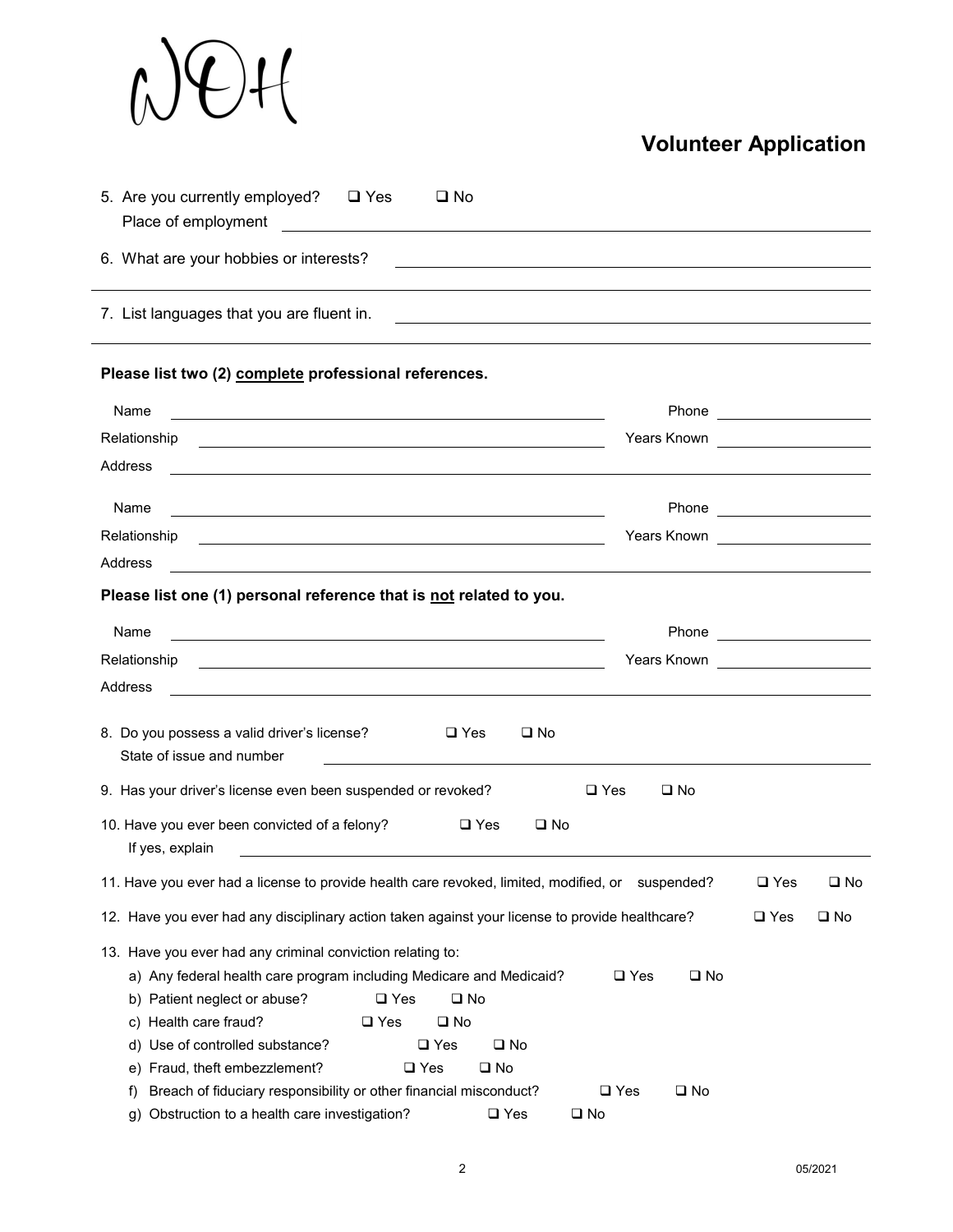### **Volunteer Application**

#### PLEASE READ:

The facts set forth in my volunteer application are true and complete. I understand that if accepted in a volunteer role, false statements or omissions on this application will result in revocation of my volunteer status.

information provided which may result in termination of my volunteer status. Permission is hereby given to Wings of Hope to investigate previous employment, educational background and references. I release Wings of Hope and former employers from any liability resulting from any lawful

volunteers, and will be done upon completion of the Volunteer Training Program at no cost to me. I agree to provide any additional information necessary to complete the background check. I understand that Wings of Hope has a policy requiring that a background check be completed on all

I understand that Wings of Hope has a policy prohibiting conflicts of interest or improper use of proprietary information which prohibits any release or use of Company property that would interfere with the business interests or operations of Wings of Hope.

I understand that my volunteer status may be terminated at any time by either Wings of Hope or myself with or without cause.

|                                                       | Date                                                                                                                 |         |
|-------------------------------------------------------|----------------------------------------------------------------------------------------------------------------------|---------|
| Relationship <u>____________________</u>              |                                                                                                                      |         |
| Phone <u>_____________</u>                            | <u> 1989 - Johann John Stein, markin fyrstu og fyrstu og fyrir og fyrir og fyrir og fyrir og fyrir og fyrir og f</u> | Address |
| Relationship <u>_________________________________</u> |                                                                                                                      |         |
|                                                       | Phone                                                                                                                | Address |